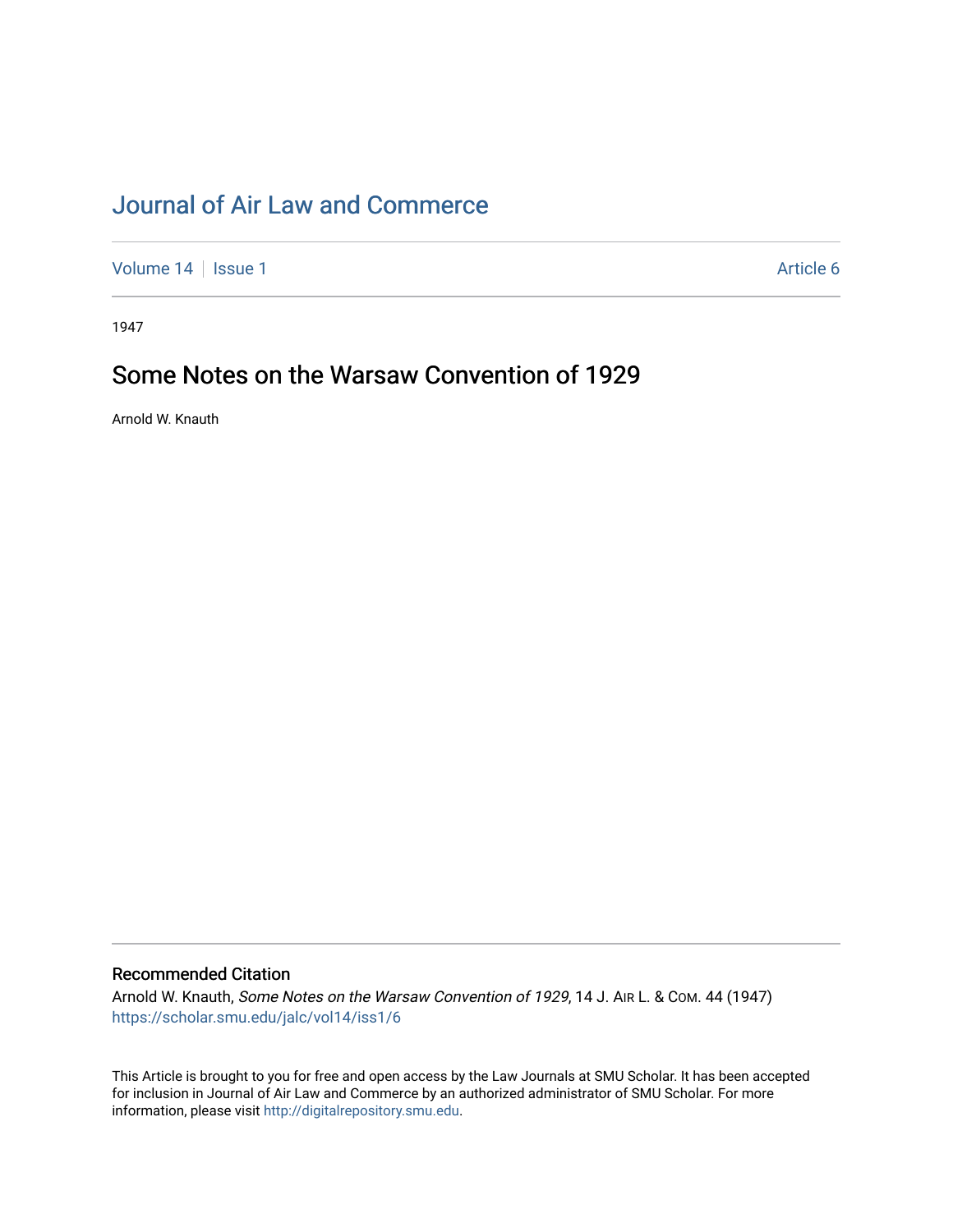### **SOME NOTES ON** THE WARSAW **CONVENTION** OF **1929**

#### **By** ARNOLD W. **KNAUTH**

Member of the New York Bar; Harvard A.B., **1912;** Columbia and Harvard Law Schools, **1915.** Since **1936,** Member of the American Section of the International Technical Committee of Aerial Legal Experts (CITEJA), delegate to many meetings thereof. Editor of **U. S.** Aviation Reports since **1928;** contributor of the Aviation Law Chapter to the Annual Survey of American Law. During World War I he was Assistant Director of Insurance, **U.S.S.B.** Emergency Fleet Corporation; and during World War II admiralty trial counsel of the Department of Justice.

M <sup>OST</sup> of the readers of this JOURNAL may be assumed to know that the Warsaw Convention of 1929' regulates the ordinary relations of air carriers with their passengers (including baggage) and also with their customers who ship and receive air cargoes; and that it has been widely ratified by many states, large and small;<sup>2</sup> and governs most of the international air traffic of the world.<sup>3</sup> They also know that it is the domestic law of Britain,<sup>4</sup> and of the numerous British Colonies,<sup>5</sup> and of the various parts of other colonial systems  $-$  French, Dutch, Belgian, Italian, Spanish.<sup>6</sup>

In effect, the Convention means that in an air disaster the air carrier is required to pay each passenger's full provable damages up to an international gold standard figure of which the 1946 equivalent in United States dollars is \$8,291;7 the passenger recovers up to this sum

**1** U. S. Treaty Series No. 876; 49 U.S. Stat. at L. 3000; 1934 USAvR 245; 3 **JOURNAL** OF **AIR** LAW 486; text of Convention may be found p. 87 ff., *infra,* of this issue of the **JOURNAL.**

2 Ratifications and Adherences to the Warsaw Convention are listed in 1944 USAvR **85,** to which list should be added Egypt (1945). **3** The Convention applies *proprio vigore* to "international carriage" which is

defined in Article 1 to be

- (a) carriage from one ratifying State to another;
- **(b)** carriage between two points in a ratifying State via an agreed foreign stopping place.<br>This was deemed to be the furthest sure extent of applicability, without risking

that courts of non-ratifying States could refuse to give effect to the Convention. **4** British Carriage by Air Act, 1932; 22 & 23 Geo. v. ch. 36; 1933 USAvR 299.

**5** 71 British colonial enactments are listed at 1944 USAvR **86** and in SHAW**cROSS** & **BEAUMONT,** *Air Law,* §1751. **0** These colonial extensions, as of 1939, are listed at 1944 USAvR **85-87.** It

is too soon to say with assurance what effect the current postwar modifications of colonial status will have on the effectiveness of the Convention as local law in various localities. **7** The Convention fixes 125,000 French gold francs of 900/1000 finess and

 $65\frac{1}{2}$  milligrams-Article 22(4). This was the French "Poincaré" franc of 1929. Some equivalents in other currencies have been:

|                | 1929    | 1933     | 1946      |
|----------------|---------|----------|-----------|
| USA dollars    | 5.000   | 8,291.87 | 8,291.87  |
| British pounds | 1.000   | 1.000    | 2.000     |
| French francs  | 125,000 | 250,000  | 1,000,000 |
| German marks   | 20.000  | 20,000   | 80,000    |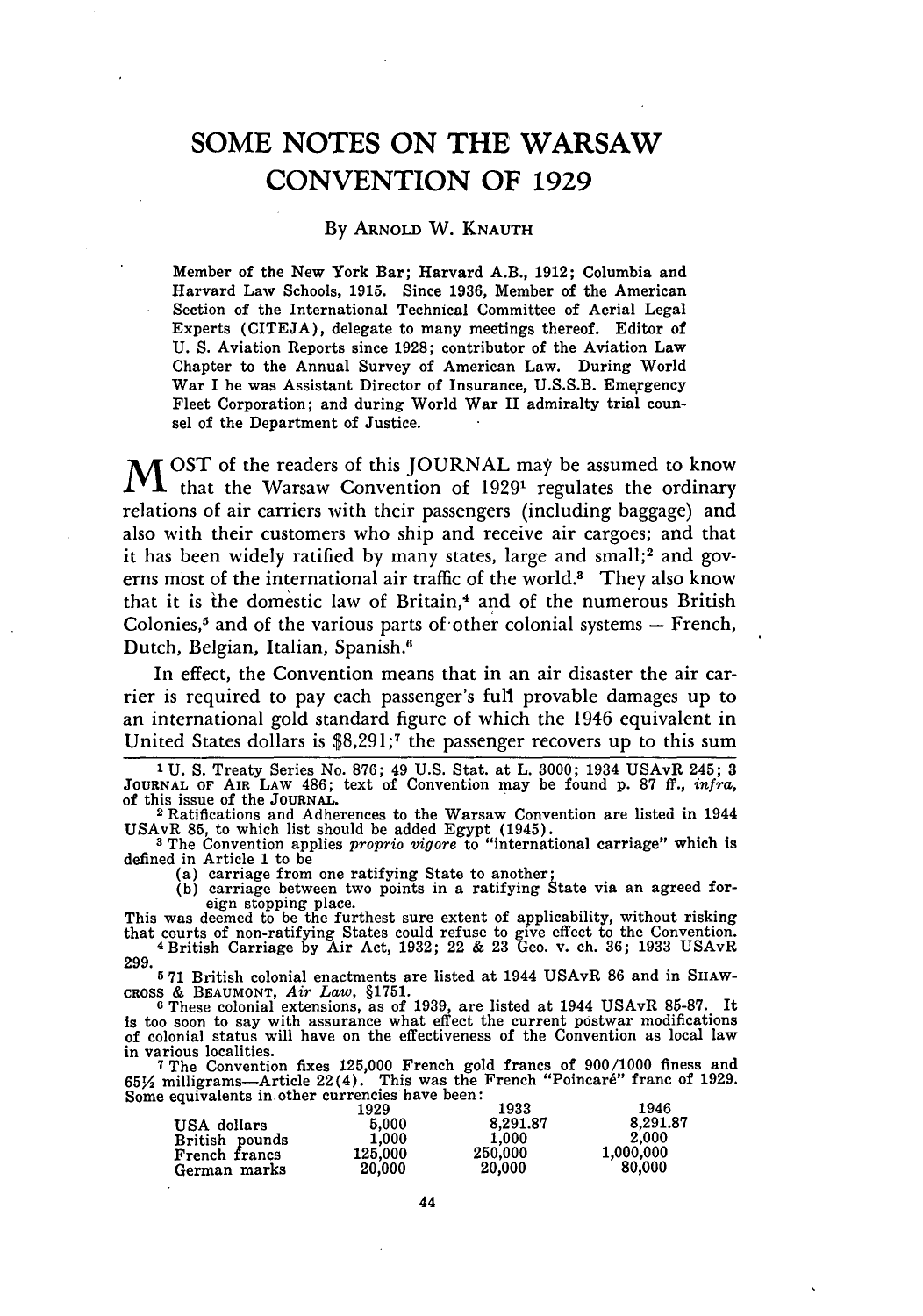without any showing of negligence or fault<sup>8</sup> unless the air carrier can prove that it and its servants  $-$  including those in the airplane  $-$  were free from all fault.<sup>9</sup> This proviso envisages that the carrier may escape liability if he proves that the accident was caused by a bolt of lightning, the unpreventable act of a maniac, an enemy attack or the like. On the other hand, the passenger may recover unlimited provable damages if he can prove that the carrier was negligent in an exceptional degree, stated in the official French text as *dol,'0* presently translated as "wilful misconduct."

As to baggage, the passenger is similarly situated, the standard goldvalue recoveries being at present  $$16.58$  per kilo for checked baggage<sup>11</sup> and \$331.67 for whatever the passenger carries on his person or in his hands.<sup>12</sup> As to cargo, the rule is similar to that for ocean vessels under the Qcean Bill of Lading Convention signed at Brussels in 192413  namely, the air carrier is responsible unless he can make out either of two defenses: proof of how the loss happened and that there was no negligence connected with it (lightning, enemy act, etc.) **14** or proof that the loss occurred because of an error in piloting or navigation of the aircraft by the flying personnel." This useful law has governed many thousands of flights in England and from and to England since 1932, to and from the United States since 1933, and between all the states of Europe (except Portugal) for some 5 or 6 years before air traffic was disrupted by the commencement of World War II in September, 1939. During the war years, it applied to several important routes conducted for civilians. Since active shooting ended in May and August 1945, it has governed the rapidly expanded international services of the postwar era. Despite the seven-year hiatus of the war years in Europe, there is beginning to be a substantial fund of experience as to the workings of this law.

Shortly before the war, a movement was noted to "revise" the Convention. Since the war, the effort to revise it has engaged a good deal of time. The revisions discussed fall into three groups:

**(1)** To simplify and abbreviate the forms of the tickets, checks and waybills issued to the public, and especially to omit many

| <sup>8</sup> Article 17.<br>$9$ Article 20 $(1)$ .             |          | <sup>10</sup> Article 25. Roman law, "Dolus"; German law, "Vorsatz."                    |          |  |
|----------------------------------------------------------------|----------|-----------------------------------------------------------------------------------------|----------|--|
| <sup>11</sup> Baggage equivalents:                             |          |                                                                                         |          |  |
|                                                                | 1929     | 1933                                                                                    | 1946     |  |
| USA                                                            | \$10.00  | \$16.58                                                                                 | \$16.58  |  |
| UK                                                             | £2       | £ 3.31                                                                                  |          |  |
| <sup>12</sup> Property in passenger's possession, equivalents: |          |                                                                                         |          |  |
|                                                                | 1929     | 1933                                                                                    | 1946     |  |
| USA                                                            | \$200.00 | \$331.67                                                                                | \$331.67 |  |
| UK                                                             | £ 50     | £ 80                                                                                    | £100     |  |
|                                                                |          | <sup>13</sup> U.S. Treaty Series No. 931; 51 U.S. Stat. at L. 233. For texts and tables |          |  |

of ratification and legislation see **KNAUTH,** *Ocean Bills of Lading,* (2nd. ed. 1940).**14** Articles **18** and 20 (1). The Ocean Bill of Lading Convention also lists

**17** causes of loss for which the owner (upon proof of due diligence to make the vessel seaworthy) shall not be liable; the Warsaw Convention has no similar list. **15** Article 20 (2).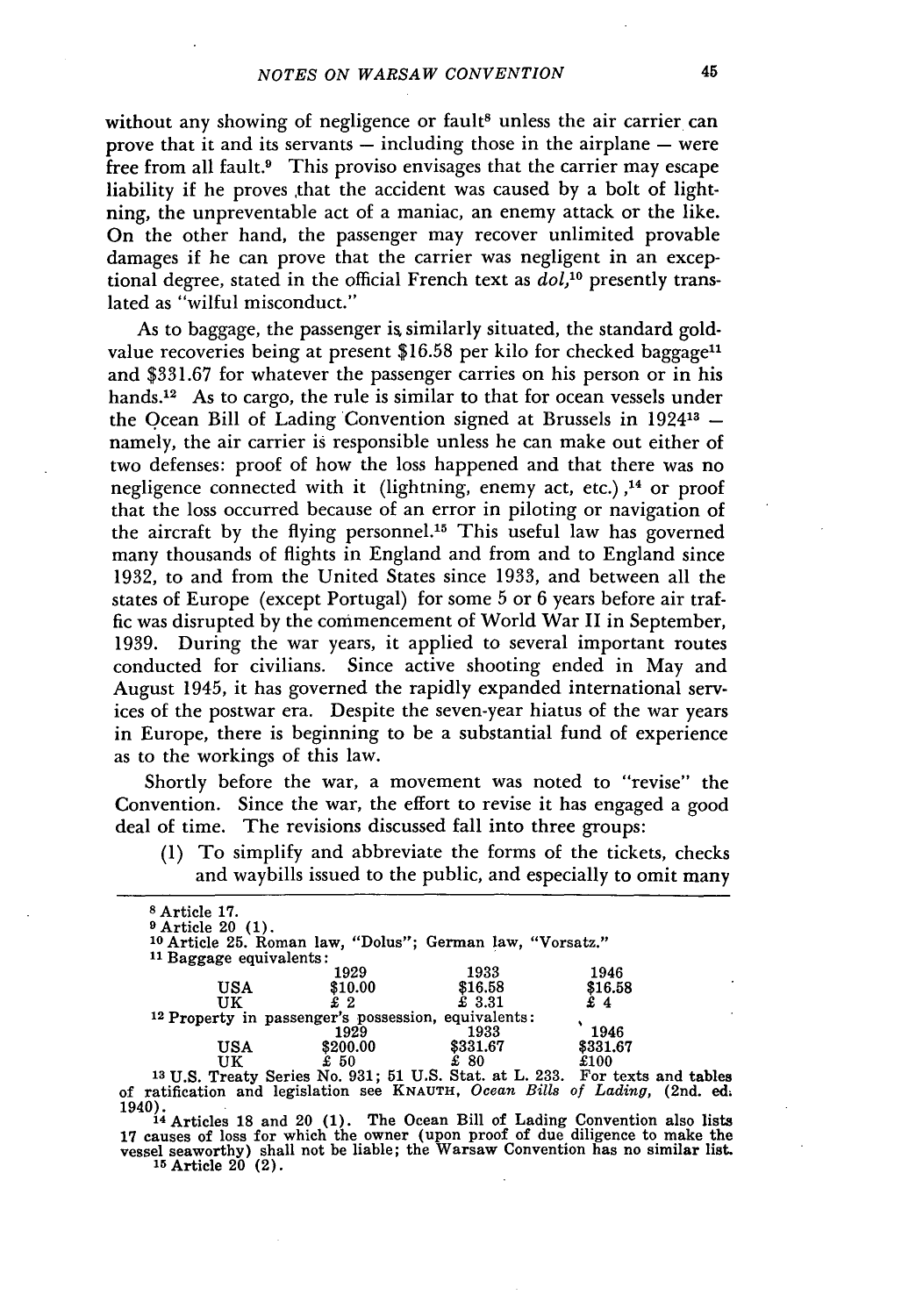of the statements now required describing the services undertaken **by** the contract to be performed for the patron.

- (2) To re-arrange the baggage liability provisions.
- **(3)** To change the cargo liability provisions.

In addition, there are numerous scattered proposals to change the text in many respects. **A** survey of the matter may therefore be timely.

#### **THE PART** PLAYED **BY** THE **AIR CARRIERS**

Although the air carriers lent their support to the Convention ,upon the occasion of its ratification at Warsaw, and in the course of numerous subsequent steps necessary for ratification by each of the **33** States which has taken such action, their association, The International Air Traffic Association (IATA), did not at first fully accept it, and drafted a uniform ticket and air waybill "based on" the Convention which, upon being tested in court proceedings, were declared to be invalid. The Convention provides that the carrier must state on the ticket and waybill that the passenger, baggage or goods are carried under the terms of the Warsaw Convention.<sup>17</sup> The IATA's advisers thought it inconvenient to have two forms of tickets, one form for "Warsaw" business, the other for "non-Warsaw" business. They professed to fear that booking clerks would make errors in selecting the proper forms, and that a "non-Warsaw" passenger might erroneously be handed a "Warsaw" form ticket, with the result that the carrier, instead of contracting out of all liability<sup>18</sup> would find itself contractually liable for \$8,291. And if a "Warsaw" passenger were erroneously handed a "non-Warsaw" form ticket, the error would deprive the carrier of the \$8,291 limit and leave it exposed to unlimited damages.<sup>19</sup>

In an effort to obtain the maximum advantage of both systems of law, the IATA evolved a clause designed to straddle all situations, in the following words:

"The General Conditions of Carriage of Goods are applicable to both internal and international carriage. These General Conditions *are based upon* the Convention of Warsaw of October 12, 1929, in so far as concerns international carriage within the special meaning of the said Convention."

The test case<sup>20</sup> concerned a lot of gold shipped by the Westminster

**8(q)** (air waybill). **Is** In England, for example, a common carrier may, by express contract be

released from liability for almost any sort of negligence. SHAWCROSS & BEAU-MONT, *Air Law* (1945) §§295 and 300. Public policy on this point varies widely in different countries.

**<sup>10</sup>**Articles 3(2), 4(4) and 9. See *Beaumont,* "Some Anomalies Requiring Amendment in the Warsaw Convention of 1929," page 30, *supra,* in this issue of the **JOURNAL.**

**<sup>20</sup>***Westminster Bank, Ltd. v. Imperial Airways, Ltd.,* [19361 2 All E.R. 890, 1936 USAvR 39; see also, *Philippson v. Imperial Airways, Ltd.* [1939] 1 **All** E.R. 761, 1939 USAvR 63.

**<sup>18</sup>**The prewar IATA consisted of the principal European international air transport companies: Imperial Airways **(UK);** Sabena (Belgian); KLM (Dutch); Air France (French); Lufthansa (German); Ala Littoria (Italian); Swissair (Swiss); CSA (Czechoslavakian); LOT (Polish); DDL (Danish);<br>
and a few other overseas companies: PAA (U.S.A.).<br>
<sup>17</sup> Articles 3(1) (e) (Passenger ticket); 4(1) (h) (Baggage check); and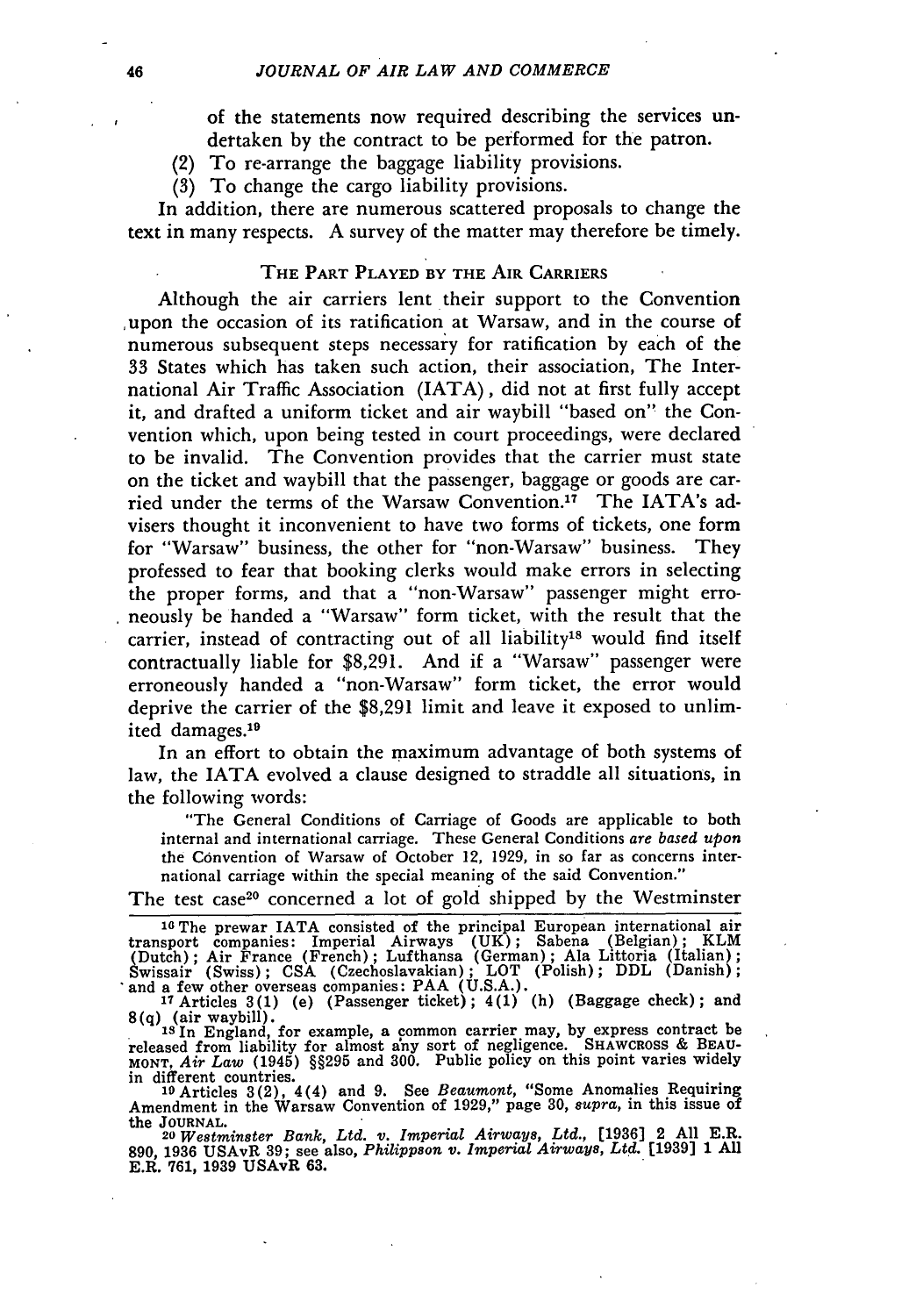Bank from London to Paris and stolen en route. The British courts declared that the IATA clause (above quoted) did not comply with the Warsaw requirement that the air waybill shall contain "a statement that the carriage *is subject to* the rules relating to liability established by the Convention." They further found that the air carrier was carrying the gold in "international carriage" in the sense of the Warsaw Convention<sup>21</sup> and accordingly concluded that the air carrier, having failed to issue an air waybill for the gold in the terms required by the Convention, was "deprived" of the defenses which "exclude or limit" its liability.<sup>22</sup> Hence, the carrier was held liable for the full value of the lost gold, regardless of whether there was negligence, and regardless of the cause of the loss.

Thereupon the IATA revised its clauses to comply exactly with the Convention's requirements, and the airlines began using two forms: one set for "Warsaw" traffic, the other for "non-Warsaw" traffic. This practice has continued to the present day. It has become less and less onerous as the acceptance of the Warsaw Convention has spread from State to State, until today it is easier to list the countries which have failed to accept it. And today, the IATA opposes revision at this time; it finds the Convention workable.

#### **VIEWS OF** OTHER **COMMERCIAL BODIES**

Views on revision have been expressed by some non-carrier organizations. The International Chamber of Commerce at its 9th Congress in 1937 adopted a resolution<sup>23</sup> advising a redraft of the Warsaw provisions as to liability for delay "when this Convention is revised" under its Article 41. At its 10th Congress in 1939, it considered revision of the Convention and approved<sup>24</sup> the report of its Commission on Air Transport making a number of proposals for revision.<sup>25</sup> But its Air Transport Committee has, since the war, taken exactly the opposite view.<sup>26</sup> The International Union of Aviation Insurers which has re-assembled its surviving postwar membership in London, seems to favor a broad revision.<sup>27</sup> Few other public bodies appear to have looked into the matter or expressed any views.<sup>28</sup>

#### EXPERIENCE PRIOR TO WORLD WAR II

Experience under the Warsaw Convention was limited to about 6 years in British and European interstate passenger traffic and to the

370.<br>22 I. C. of C., 9th Congress (Berlin, 1937), Resolution No. 9, Part IV.<br>24 I. C. of C., 10th Congress (Copenhagen, 1939), Resolution No. 21, Part V.<br>25 Document No. 12 of the 10th Congress (Document No. 6884 of the Co mission on Air Transportation, April 13, 1939). The proposals adopted by the Commission on Air Transportation at its meeting of February 27, 1939 were<br>based on a report by Major K. M. Beaumont, General Reporter.<br><sup>20</sup> I. C. of C. (postwar) Paris. October 1946. See CITEJA Cairo Doc. No. 1.

**<sup>27</sup>**CITEJA Cairo Doc. 11. See PICAO Doc. 2359, LG/5, 29/11/46 at page 10. **<sup>28</sup>**The PICAO does not seem to have asked *specifically* whether there is an interest in revision, and several groups have apparently considered that this question was not asked.

**<sup>21</sup>**See note **3,** *supra.* **<sup>22</sup>**See notes **14** and **15,** *supra;* **SHAWCROSS & BEAUMONT,** cit. *supra,* §§40 and 370.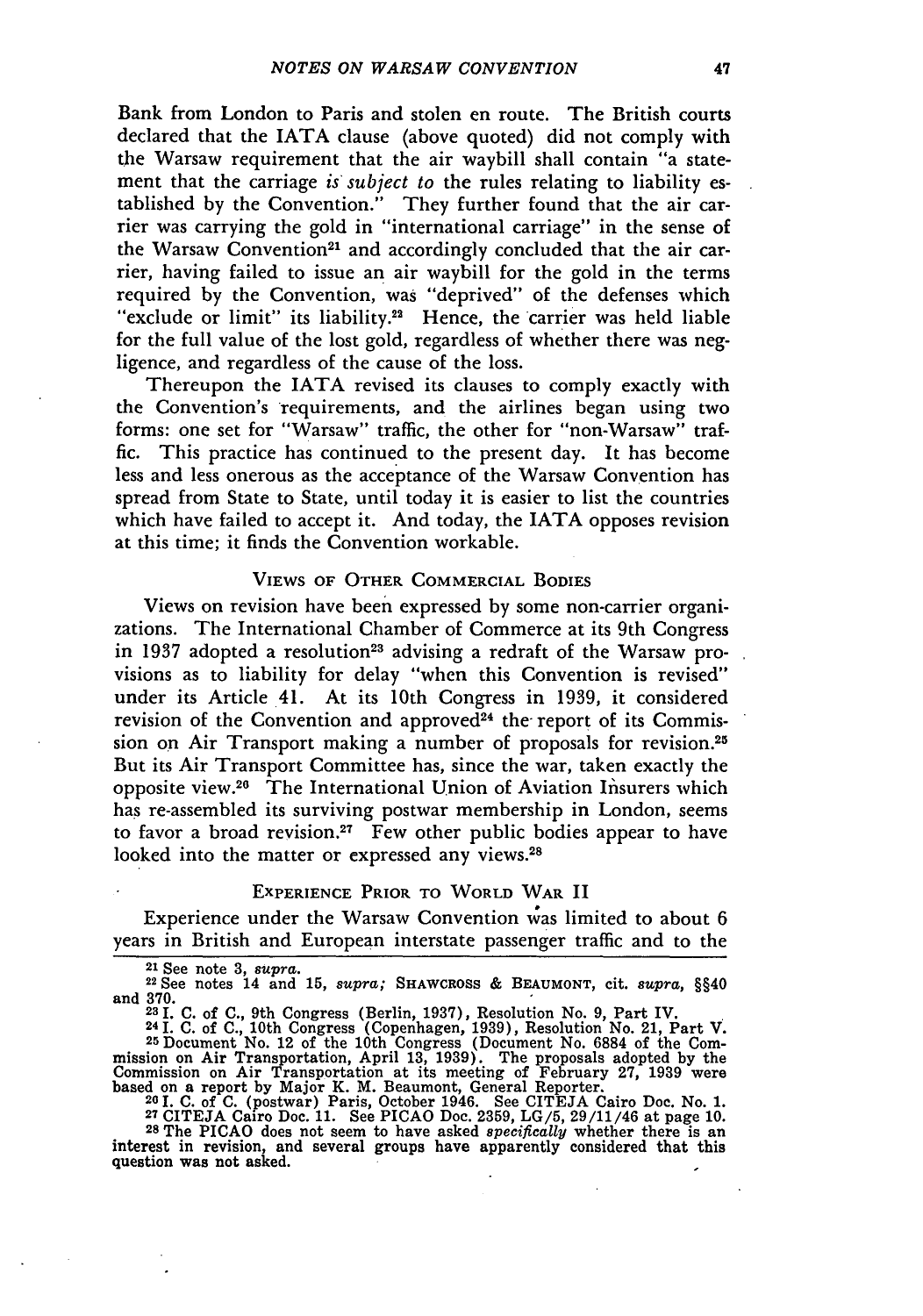U. S.-Brazilian, U. S.-Bermudan and San Francisco-Hong Kong passenger lines. The business of carrying goods by air was not effectively developed before 1939, and the few claims of the period gave no useful inkling as to how the statistics of large-scale cargo transport would develop. In passenger traffic, about 150 claims were handled with substantial satisfaction.

A review of the litigated cases of the prewar period sheds some light. *Grein v. Imperial Airways, Ltd.29* concerned a return trip passenger from London to Brussels who lost his life when the plane unaccountably hit a radio mast in a dense fog during the return trip. The carrier had no witnesses who could say that the accident happened without negligence. Belgium at that time had not ratified the Convention and one of the questions was whether a ticket from Croydon to Brussels, and back to Croydon, was a contract to transport from one place in England to another place in England via an agreed foreign stopping place. The lower court said it was not, and as the carrier had not otherwise contracted out of its liability for negligence, gave the widow damages of  $f_14,000$ .<sup>30</sup> But the English Court of Appeal reversed; it found that the return-trip contract contemplated a transportation from a place in England to a place-in England via an agreed foreign stopping place, and hence reduced the widow's recovery to the Warsaw standard, which was then  $f$ 1670. Eight years later the New York Court of Appeals adopted the same view and applied it to a passenger who bought a return-trip ticket from New York to Lisbon (Portugal not having ratified the Convention) and was killed when the plane crashed while endeavoring to land at Lisbon on the outward flight.<sup>31</sup> While the courts of other States are free to take the opposite view, it would now seem reasonable to expect that these two leading cases, in courts of high renown, would in similar circumstances be followed: Hence, an amendment of the Convention to state this rule may merely be a codification of the case law.

*Noakes and Miller v. Imperial Airways, Ltd.*<sup>32</sup> concerned the British flying boat, "Cavalier," flying between New York and Bermuda which fell on the southward flight when ice formed in the carburetors, causing the engines to fail. The passengers donned life belts and floated together in the Gulf Stream water until a rescuing vessel reached the scene; by that time, two had died of exposure. Upon preliminary motions the court decided that the U. S. Death on the High Seas Act<sup>33</sup> gave a cause of action in the courts of the United States (if the foreign airline could be found in that country), and also decided that a flying boat was not a "vessel" in the sense of the statutes relat-

 $\overline{\mathbf{A}}$ 

**<sup>29</sup>**[1937] 1 K.B. 50; [1936] All E.R. 1258; 1936 USAvR 211.

**<sup>30</sup>** [1935] **53** LI.L. R51; 1936 USAvR 184. *<sup>31</sup>Garcia and Alvarez v. Pan American Airways, Inc.,* **268** App. Div. **850, 55** N.Y.S. (2nd) **317,** 526, 1945 USAvR 39, (1945) 295 N.Y. 852, **67** N.E. (2nd) **257.** The U.S. Supreme Court denied a petition for *certiorari* because the action of the New York Court was not "final," **328** U.S. **- ,** 67 S. Ct. **79** (Oct. 14, 1946). **<sup>32</sup>**29 F. Supp. 412, 1939 USAvR 1.

**s8** U.S. High Seas Death Act, 1920, 46 U.S. Code 761.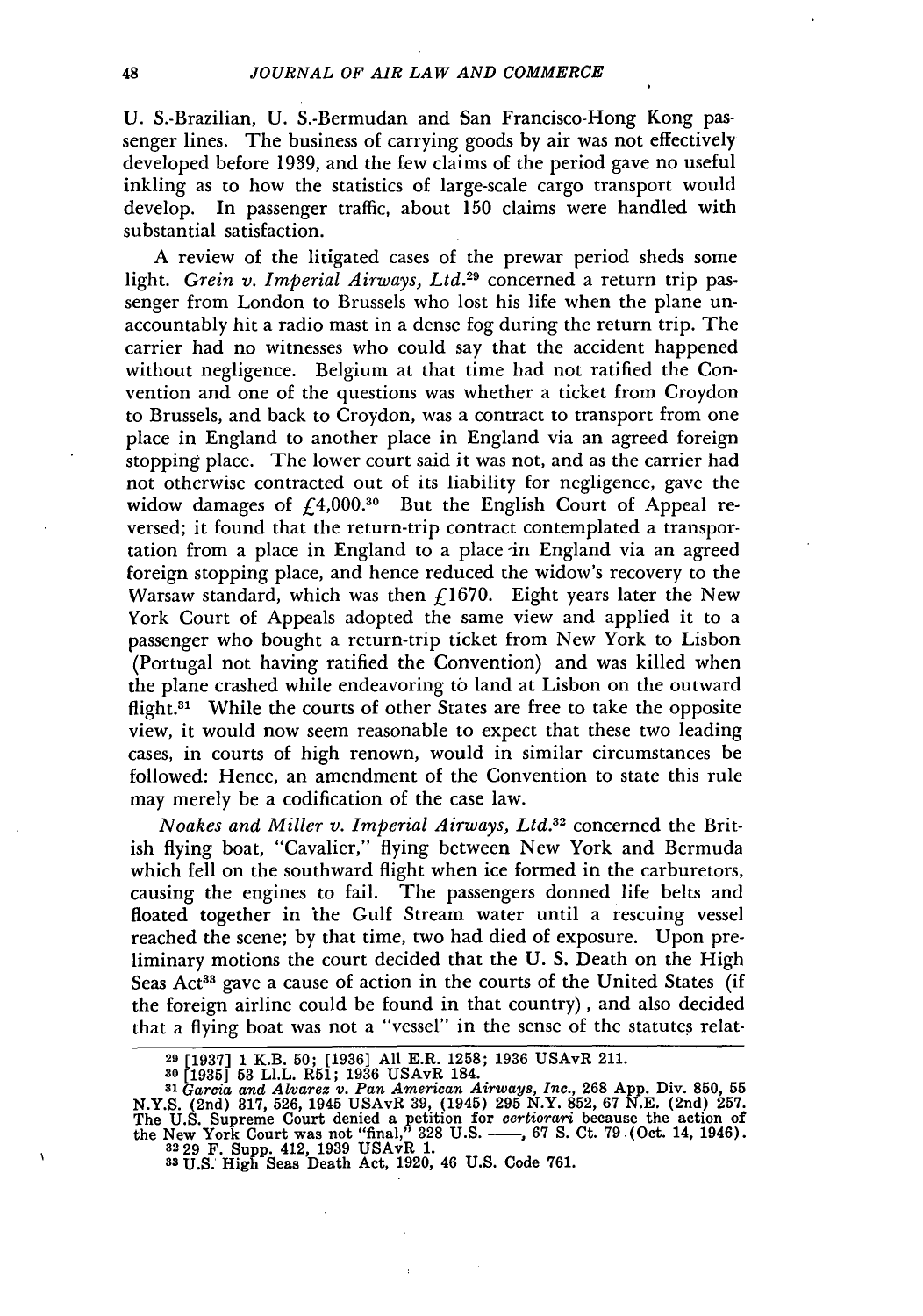ing to the limitation of the liability of the owners of vessels.<sup>34</sup> Before a trial could be had, the claims were settled, in each case for more than the Warsaw Convention limit of \$8,921.

There was one German case<sup>35</sup> where a Deutch Lufthans transport fell in the Alps while flying from Milan to Frankfort; it lost altitude suddenly while in a lofty cloud mass and ice-formation was suspected. At the last, the plane came into a narrow valley and fell while the pilot was trying to maneuver for a forced landing. The carrier endeavored to defeat liability by showing that there was no negligence, and the plaintiff endeavored to obtain large damages by showing that there was gross negligence (Grobe Fahrlassigkeit). The court ruled against both parties, and hence awarded damages at the Warsaw limit, which in German money was 20,000 Reichsmarks.

There was an Italian case:<sup>36</sup> a seaplane passing from Tripoli to Rome via Malta caught fire in Malta harbor due to a fuel pipe breaking. Two passengers who suffered loss sued under the Italian domestic air transport law. The suit should have been brought under the Warsaw Convention, but the Italian law and the Convention were then substantially the same on the relevant points. The trial court gave the passengers a decree; the Corte de Cassazione reversed and sent the case back for re-trial on the issue of whether the air carrier's upkeep of the fuel pipe and fittings satisfied the requirement of "necessary measures to prevent the loss." The further outcome of this case is not reported.

#### REFORMS DESIRED BY CARRIERS

In 1938 there began to be complaints by air carriers that the requirements of the Convention as to compulsory statements in the ticket, baggage check and waybill were somewhat onerous, and it was suggested that these could safely be simplified by a protocol without in any way altering the basic principles or disturbing the 32 (now 33) ratifications which had been obtained. At the Fourth International Conference on Air Law held in Brussels in September 1938 **-** when many minds were disturbed by the Munich crisis then at its height  $$ a resolution introduced by the British delegate, Sir Maurice Amos, was adopted in the following language:<sup>37</sup>

"Considering that the Convention signed at Warsaw on October 12, 1929, for the unification of certain rules relating to international transportation by air has been in force for several years as between numerous countries,

"Considering the importance of preserving harmony between international conventions and the ever-increasing developments of aviation,

1941 ISSNe 01 the JOURNAL.<br>
36 Soc. di Nav. Aerea v. Palleroni, Court of Cassation, Rome, March 31<br>
1938: Archiv für Luftrecht, Vol. 8, p. 155.<br>
37 Resolution D, Report of the American Delegation to the Secretary of<br>
State

<sup>34</sup> To similar effect, see *Choy v. Pan American Airways Co.,* 1941 USAvR 93; Wyman and Bartlett v. Pan American Airways, Inc., 181 Misc. 963, 43 N.Y.S.<br>(2nd) 420, 1943 USAvR 1; aff'd 267 App. Div. 947, 48 N.Y.S. (2nd) 459.<br><sup>35</sup> Cited as Frankfurt a/ Main Landgericht, 2/7.0.169/37. See Archiv für

Luftrecht, Vol. 9, p. 180. A translation of this decision will appear in the April 1947 issue of the **JOURNAL.**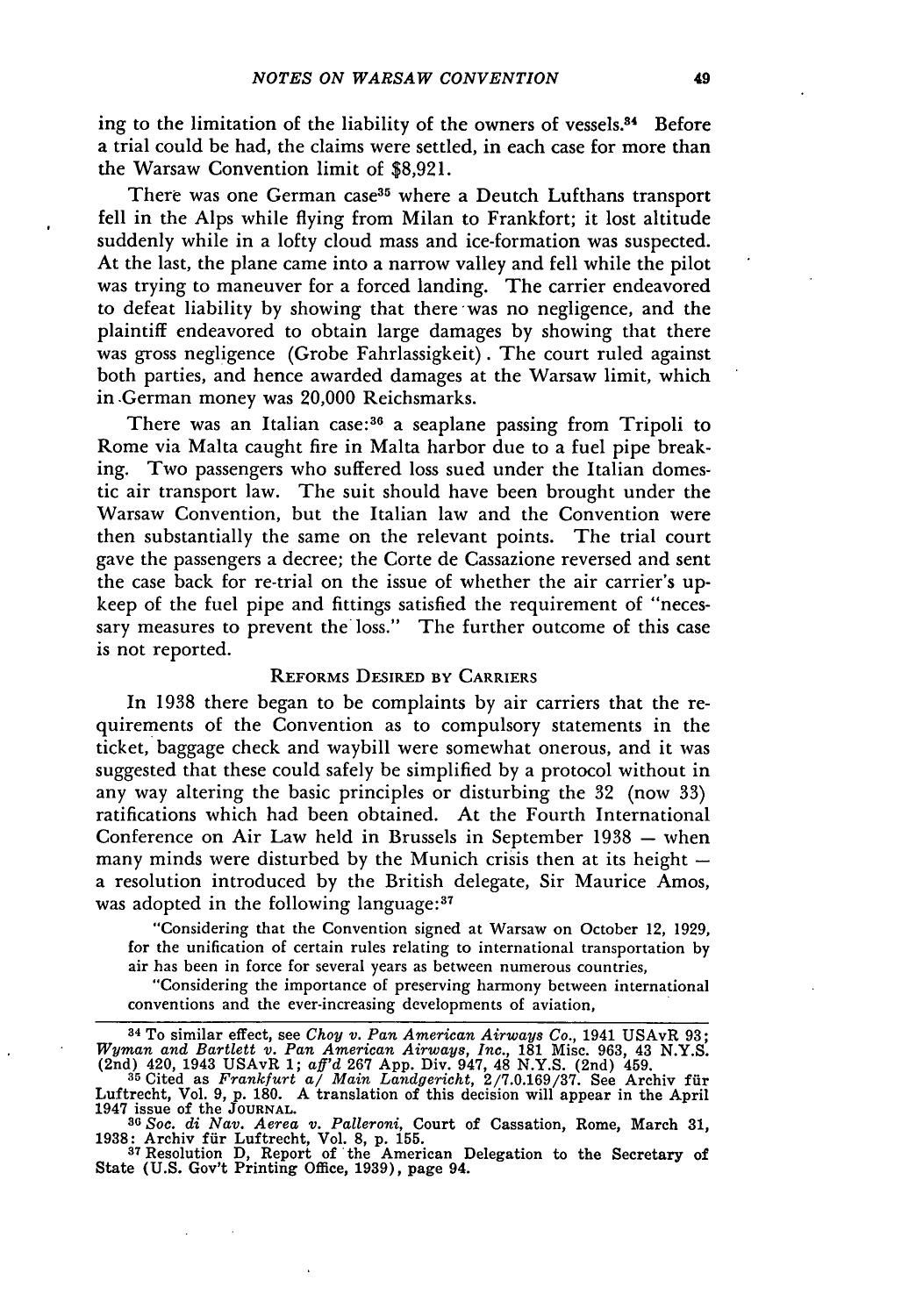"Considering the usefulness of the preparatory collaboration **by** the International Technical Committee of Aerial Legal Experts,

"Charges the International Technical Committee of Aerial Legal Experts with the duty of making a study of the Convention at Warsaw on October 12, **1929,** for the unification of certain rules relating to international transportation **by** air, with a view to determining whether, from the experience acquired in the application **of** this Convention, it would be necessary to improve the text thereof, and, if so, with the duty of preparing the desired modifications or amendments in the form of a draft."

As the shadows of World War II were closing in during the early months of **1939,** the International Chamber of Commerce and the **IATA** both adopted resolutions favoring.a revision, and in May 1940, Sir Maurice Amos, who had been appointed Reporter, submitted a report commenting upon and adopting many of the proposals made **by** the International Chamber of Commerce.<sup>38</sup> In that position, the matter rested during the six years of World War II, in the course of which Sir Maurice died, and the **IATA** ceased to function, and the International Chamber of Commerce suspended its activities.

#### THE WAR YEARS, **1939-1945**

During this period, transatlantic flying began in earnest, and transpacific flying **by** Pan American increased. **All** the European interstate lines were, however, disrupted and destroyed. Experience of the practical workings of the Warsaw Convention was in the main suspended.

The situation of Portugal attracted special attention because that neutral country became the principal outlet of numberless refugees **by** sea or **by** air. As Portugal had failed to ratify the Warsaw Convention, the outbound refugees were necessarily carried without the benefits of the Convention, and their rights, when travelling from Lisbon to America, were governed **by** the law of Portugal (if a suit was brought there) or **by** the law of the State to which they travelled. **A** serious accident at Lisbon emphasized the situation: a flying boat arriving from New York fell while endeavoring to land on the River Tagus causing numerous deaths and injuries. The cause of the accident was not determined. Many of the passengers were in transit to French North Africa, where the Warsaw Convention prevailed, limiting each claim to **\$8,291.** Some passengers had one-way tickets to Lisbon, so that they were not bound **by** the Convention and could recover only if they could satisfy a court and jury that there had been negligence, and if so, recover whatever damages they could show had been suffered. One passenger travelling only to Lisbon had a return ticket, and as above stated,<sup>39</sup> the New York courts held that the air carrier's liability was accordingly governed by the Convention and awarded a recovery of \$8,291 without proof of negligence. A New York court has stated the theory of the Convention in the following words:<sup>40</sup>

**<sup>38</sup> CITEJA** Doe. 394, May 1940.

**<sup>89</sup>**See note **31,** <sup>40</sup>*Wyman & Bartlett v. Pan American Airways, Inc.* 43 **N.Y.S.** (2nd) 420; 1943 USAvR 1, **2-3** (1943).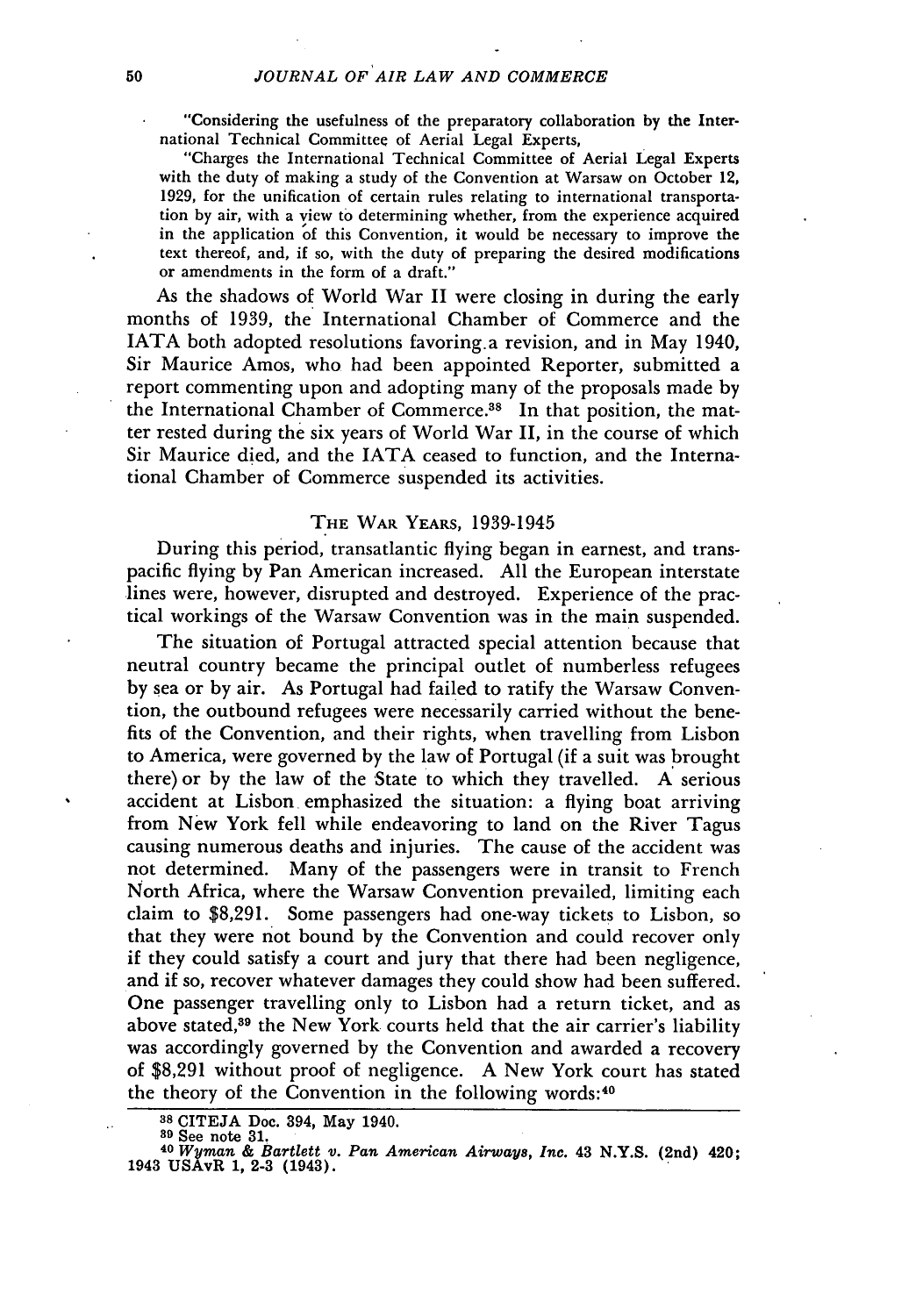"The Warsaw Convention rules are applicable only to international flights and raise a presumption of liability on the part of the carrier for injury or death to a passenger (Articles 17 and 20) limited to 125,000 francs or approximately \$8,300 under the rate of exchange fixed (Article 22) except where the carrier is guilty of 'wilful misconduct' (Article **25)."**

#### POSTWAR DEVELOPMENTS

When the war finally ended in the summer of 1945, numerous international organizations resumed their activities in one form or another. The IATA was wholly reorganized.<sup>41</sup> The International Chamber of Commerce reconstituted its Secretariat, but has not yet held a Congress.<sup>42</sup> The CITEJA resumed its work in January 1946, and met again in July and November.<sup>43</sup>

When the CITEJA first met at Paris in January 1946, one of the new British delegates, Major K. M. Beaumont, proposed a discussion for simplifying the ticket and waybill requirements. It was indicated that there was an urgent demand by the managers of airlines for a simple reform of this character. It was, however, then understood that there was no proposal of any change in the fundamental principles of the Convention  $-$  the burden of proof, the limitation of liability, the division of cargo risks, the time limits, and the like. Mr. Beaumont was chosen Reporter on this subject and a draft Protocol of minor amendments of detail was prepared, accepted<sup>44</sup> and sent to the PICAO for consideration.<sup>45</sup> There the matter rested until the First Assembly of PICAO met at Montreal in May 1946.40 It had a crowded calendar, and brought together many delegates whose approach to air law and the problems of conflict of laws (or private international law) had been tinged and shaped under the pressures and turmoils of war and the Great Alliance which eventually overthrew the Axis. Many of the prewar experts had disappeared from the scene, by death, by detention behind distant frontiers, by association with the defeated Axis nations and their collaborators. The pace of postwar airline activity was astonishingly fast, and the desire to serve, direct and ad-

**41** The postwar organization consists of over **50** airlines. See, "IATA-1946 Activities," page 82, *infra,* of this issue of the **JOURNAL. <sup>42</sup>**A Congress is planned for the summer of 1947.

**<sup>43</sup>**The postwar CITEJA has simply dropped Germany, Austria, Hungary and Japan from its lists. Italian delegates, who came to its 1939 meetings, have been allowed to participate unhindered. Romania, Bulgaria and Yugoslavia appear on the lists of member States, but have sent no delegates since 1938. **<sup>44</sup>**Resolution 143 of XIVth Session CITEJA, January 1946.

10 In prior years, the CITEJA invariably sent its completed texts to a dip- lomatic conference on private air law invited by a sponsoring government: Poland in 1929, Italy in 1933, Belgium in 1938. The PICAO in 1946 invided the CITEJA<br>to send its texts to Montreal in the expectation that the delegates to the Assem-<br>hly of PICAO would have credentials to act also as a Conferenc PICAO did not issue such invitations and was at most willing to let non-member Italy attend on an observer basis without a vote. **<sup>40</sup>**1946 USAvR **73, 75.** The PICAO Secretariat thereupon prepared a draft

of revision of the Warsaw Convention embodying the amendments adopted by CITEJA in January 1946, adding final provisions. See PICAO Doc. **1561, A-11** of April 20, 1946.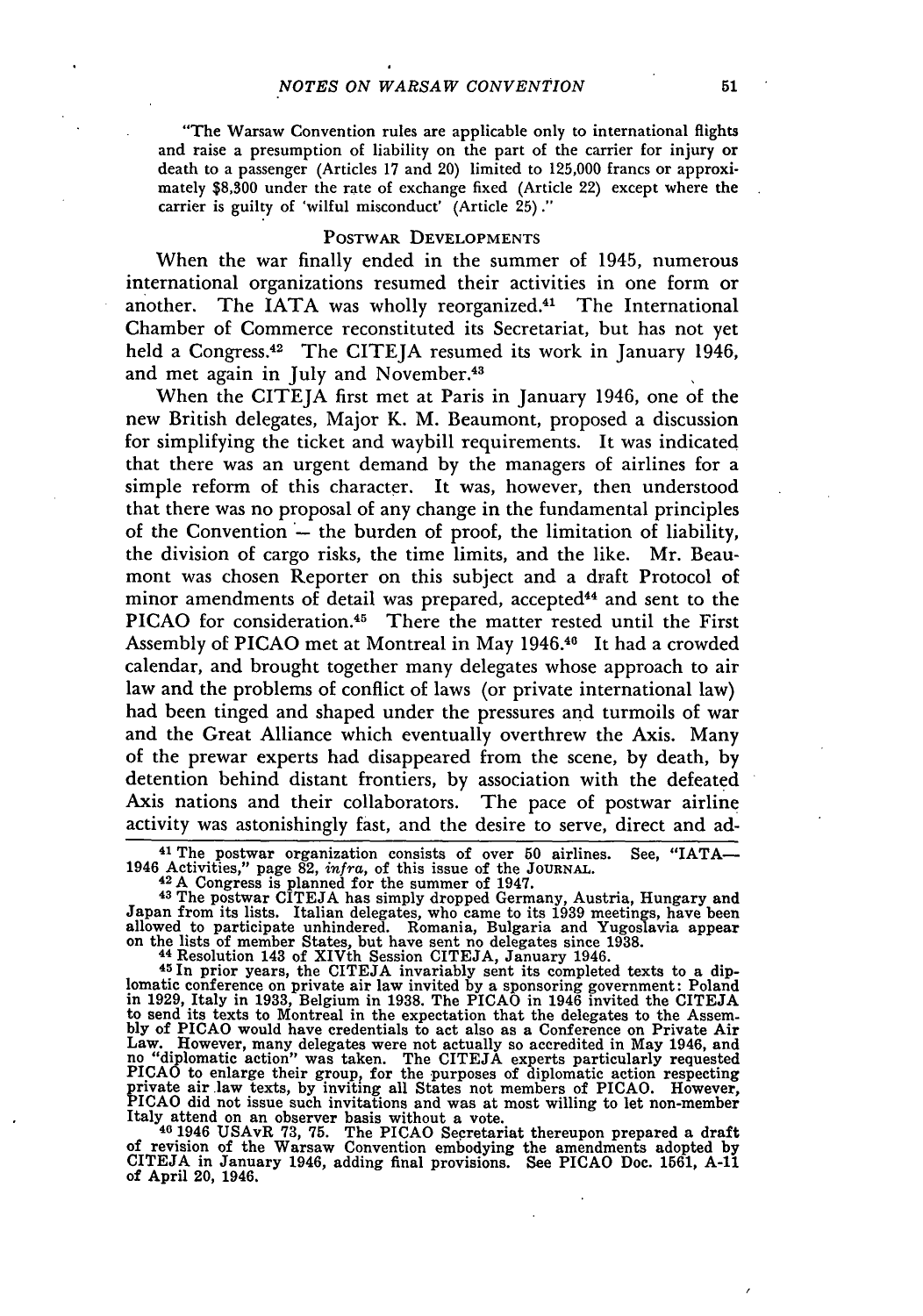vance it in the public interest, for safety and for effective service, was quite natural.

A Legal Commission was set up<sup>47</sup> and the CITEJA's resolution and text were referred to it, together with several other difficult problems. In the outcome, the **PICAO** Assembly sent the matter back to the CITEJA with the following resolution:<sup>48</sup>

*"WHEREAS* The First Interim Assembly of the Provisional International Civil Aviation Organization is of the opinion that consideration of more extensive revision of the Convention of Warsaw than is contained in the amendments proposed by CITEJA is desirable, in view of the rapid development of air transport in recent years, and particularly during the current period:

"And that greater ultimate good will accrue to international air transport if more extensive revision as aforesaid is considered, even at the expense of further delay,

"It is Therefore RESOLVED:

a) That there shall not, at this first Interim Assembly, be formulated or adopted any protocol or similar document amendatory to the Convention of Warsaw;

b) That the matter of amendment to the Convention of Warsaw should be referred back to CITEJA with a request that CITEJA, or any other body which may succeed to the functions of CITEJA, should review the entire convention for the purpose of considering the need of a more complete and extensive revision thereof in the light of recent experience in air transportation, and of technical studies now being undertaken by PICAO, IATA and others; c) That member States and those States not members of PICAO represented at this Assembly should be invited to furnish to the Council as soon as possible any additional views on the subject;

d) That if the need for such further revision is indicated, the Council shall present to the next Assembly either appropriate amendments to the present convention, or a new draft convention on the same subject-matters as are comprised in the Convention of Warsaw; and

e) That a copy of this Resolution shall be transmitted to the members of PICAO, other States represented at this Assembly, CITEJA, IATA and such other parties as the Council deems advisable with a request that proposals for amendment of the convention may be sent to the Council of **PICAO** as soon as practicable."

This struck the CITEJA experts meeting in Paris in July as a bomb-shell. Hastily abandoning their carefully organized agenda, they undertook to explore in what respects the Convention could be re-cast, not merely in detail, but also in principle. There was little time for a sound discussion; a Questionnaire was 'prepared by the Reporter<sup>40</sup> and a further Questionnaire was submitted by another expert.50 These were sent to all the CITEJA experts and evoked a flood of responses. 51 Meanwhile the **PICAO** Secretariat sent the same ques-

47 Commission No. 4 (Legal Problems). **<sup>48</sup>**PICAO Assembly Resolution No. XXX (PICAO Doc. 1843, A/47 of June 13 (1946).

**40** CITEJA Doc. 438-Questionnaire on the Revision of the Warsaw Convention (19 questions) by Mr. Beaumont (U.K.), Reporter.<br>
<sup>50</sup> CITEJA Doc. 439-Questionnaire concerning the Amendment of the War-

saw Convention by Mr. Georgiades (Greece).<br>
<sup>51</sup> List of CITEJA responses: CITEJA Cairo Doc. C-1 (International Cham-<br>
ber of Commerce); Doc. C-3 (Irish); Doc. C-5 (PICAO memo); Doc. C-11<br>
(IUAI); Docs. C-9 & C-12 (IATA); Underwriters); Doc. C-23 (Belgium); CITEJA Doc. 442 (Greek); Doc. 443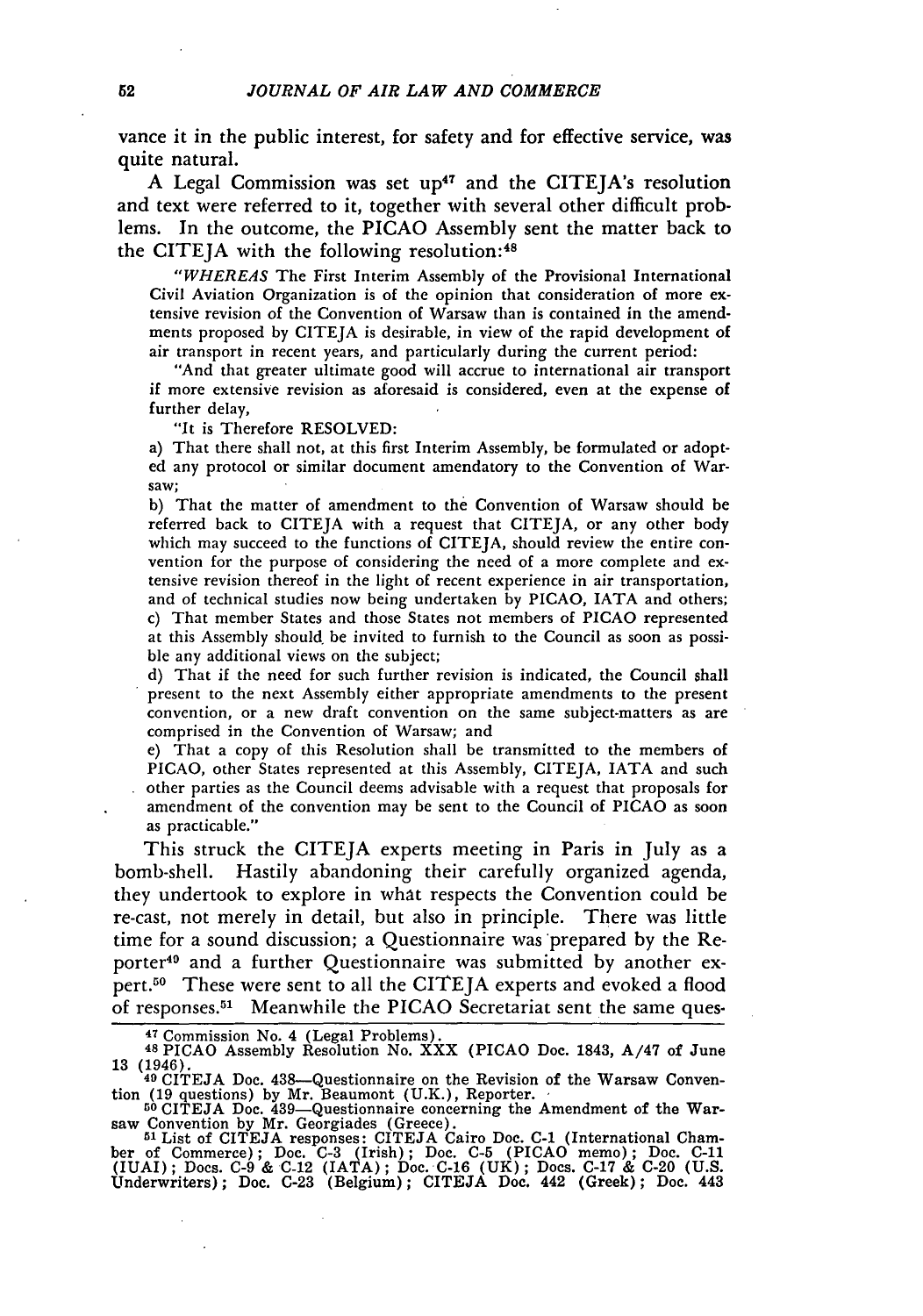tions to the 57 Governments with which it has relations; the Governments were much slower in answering.<sup>52</sup> Without waiting for any of the responses, whether from CITEJA experts or from governments, the CITEJA Reporter drafted a wholly new *projet de' convention* and submitted it for discussion at the Cairo meetings of the CITEIA in November 1946.<sup>53</sup> In December he prepared a further revision based on the Cairo discussions. <sup>54</sup>

As the proposed scope of revision expanded, opposition to any revision began to become manifest. The American CITEJA Advisory Committee found that there was no American interest in disturbing the present Convention, which was regarded by representatives of many divergent interests as fair and satisfactory. The postwar IATA, meeting in general session at Cairo in October with 52 member airlines, expressed itself strongly against any revision at this time, and proceeded to draft forms of documents in full accord with the present Convention's requirements.55 The Air Transport Committee of the International Chamber of Commerce resolved to oppose a revision.<sup>56</sup> The Irish and the Scandinavian Governments expressed themselves against revision.57 The three American aviation insurance groups expressed opposition.<sup>58</sup> Consequently, the CITEJA's experts contented themselves with a non-binding discussion of the Reporter's text, resulting in an elaborated series of "Notes" (Summary of Discussions)<sup>59</sup> which were transmitted to the PICAO.<sup>60</sup> The matter now rests with the PICAO which' hopes, in May 1947, to reorganize as the permanent ICAO and to add to its organization a Legal Committee competent to do such drafting as may be desired. At the moment, the evidence seems to be that the great airlines, speaking through the IATA, and the powerful American underwriting groups, are opposed to any revision at this time.

**<sup>53</sup>**CITEJA Doe. 445-Report on the Revision of the Warsaw Convention and Draft Convention by Major K. M. Beaumont, September 1946.

**<sup>54</sup>**The text of this revision is set forth on page **87** ff., *infra,* of this issue of the **JOURNAL.**

**<sup>55</sup>**See CITEJA Cairo Does. **C-9 & C-12.** See PICAO Doe. **2359, LG/5,** 29/11/46 at page **8.**

**<sup>56</sup>**International Chamber of Commerce Air Transport Committee at Paris, October 1946. See CITEJA Cairo Doc. **C-1.**

**<sup>57</sup>**See CITEJA Cairo Doe. **C-3, CITEJA** Does. 443, 455 **&** 466.

**<sup>58</sup>**See **CITEJA** Cairo Does. **C-17** & **C-20.**

<sup>59</sup> CITEJA Doc. 472, Nov. 17, 1946—Summary of Discussions of the New<br>Draft Convention annexed to the Report of Major K. M. Beaumont. Significant<br>portions of these discussions are found in the footnotes appended to text of Beaumont draft of revision of December 1946, commencing page **87,** *infra,* of this issue of the **JOURNAL.**

**60 CITEJA** Plenary Resolutions No. **157-9,** Nov. **17,** 1946. See page **81,** *infra.*

<sup>(</sup>Danish); Doe. 444 (French); Doe. 446 (Egyptian); Doc. 449 (Italian); Doc. 453 (Netherlands); Doc. 455 (Norwegian); Does. 458 & 459 (Greek); Does. 464 & 465 (Polish); Doc. 466 (Swedish).

<sup>52</sup> Some twenty Government answers which had reached PICAO were paraphrased in CITEJA Cairo Doe. C-5. The U.S. Government's answer to the PICAO is not yet released.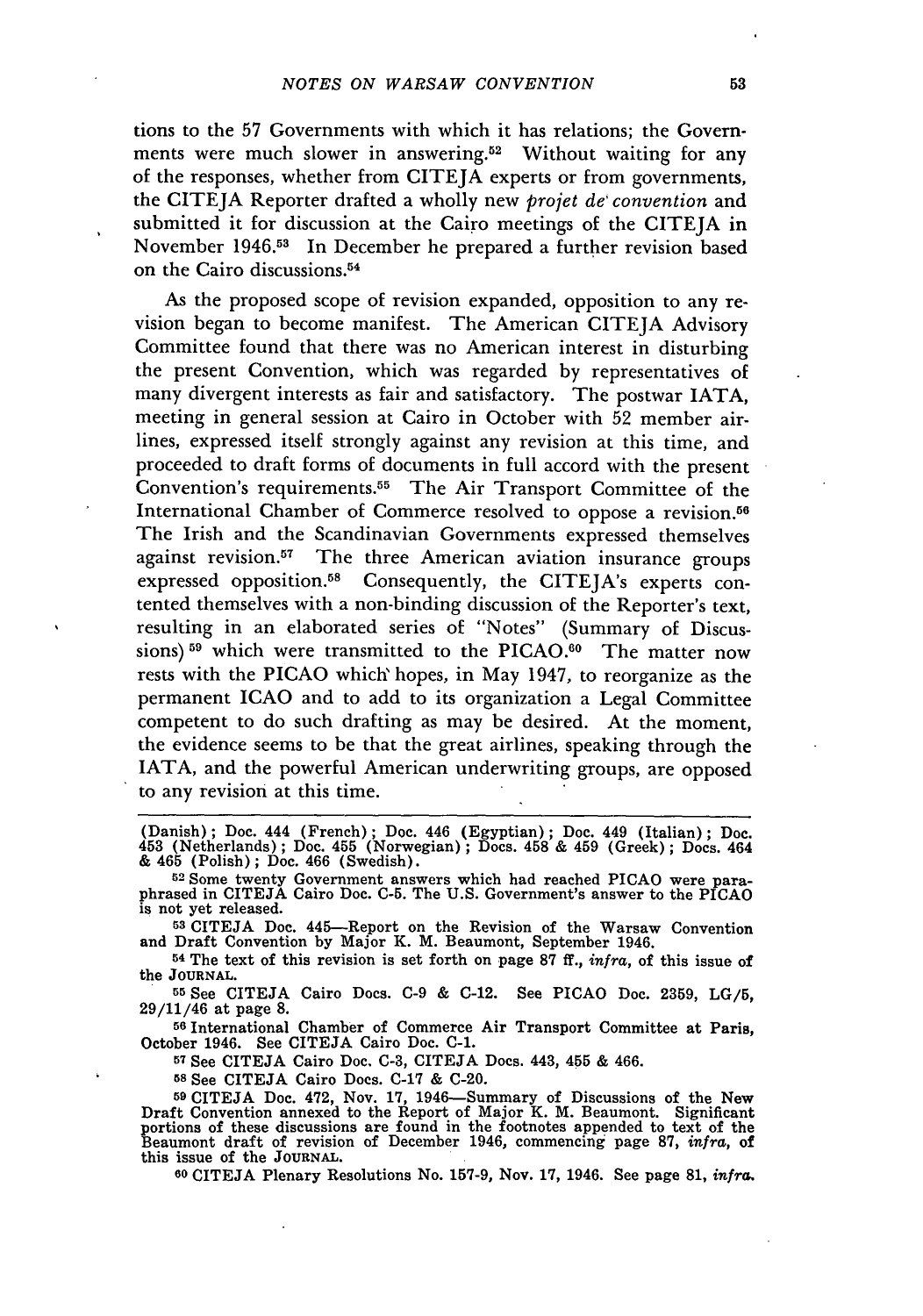#### **SOME SUGGESTED REFORMS**

#### *Statements Required on Tickets, Checks and Waybills*

Over-elaboration of the required statements was the original complaint in 1938 against the Warsaw Convention. This complaint has, for the moment, been laid aside; for the IATA at Cairo in October 1946 took, the view that the present requirements can reasonably be complied with. Carriers always wish to keep their documents as short and non-binding as possible. The ideal carrier's ticket merely would say: " X Airline, one passenger, New York to Bombay. For terms see tariff on file." Their customers, however, usually want to know more exactly what performance is promised in exchange for the price paid' Insurance companies, banks and financing institutions, freight brokers and agcncies, and the families, business associates and administrators of passengers (killed or severely injured in remote foreign lands) all have a legitimate interest in knowing the terms of transportation agreed to. When the journey is long and passes from one country to another the need for explicit statement is enhanced. The public interest would seem to justify the present requirements of the Convention. Indeed, as devices for control of international rates are developed, it could be necessary to add more data, rather than to subtract from that now required. For instance, the U. S. Maritime Commission is considering a requirement that every ocean bill of lading shall include the rate schedule. It would, in American practice, be quite unfair to let a mass-shipper in the U. S. - U. K. trade have the benefit of "flat rates" or "agreed charges" such as are permitted by the British Road and Rail Traffic Act.<sup>61</sup>

#### *Baggage Valuations*

-The baggage valuation provisions might be re-fiamed. At present, "checked baggage" is valued at some \$16.58 per kilo, and the passenger's clothing, the contents of his pockets and handbags, etc. is given a lump value. While there is no argument about a loss by a crash, it is suggested that a theft or a mere loss by the passenger's carelessness is not adequately dealt with. The values might be fixed per passenger, rather than per kilo. However, such proposals would not justify disturbing the present settled structure of ratifications.

#### *The Allocation of Cargo Loss and Damage Risks*

There are, rather obviously, three possible solutions of the relations between the air carrier and the owner of damaged cargo. At one extreme, all the risks of loss and damage can be imposed on the air carrier; this is in effect the "all risks insured" air waybill or bill of lading. A prominent result of this system is a high rate, for the carrier must be paid not only for the carriage but for the' cost of cargo insur-

**<sup>61</sup>**Under that Act, for instance, a chain store company may contract with a railway to have all its goods carried for a year for an agreed flat rate charge. See 14 **ICC** Prac. **J.** 114.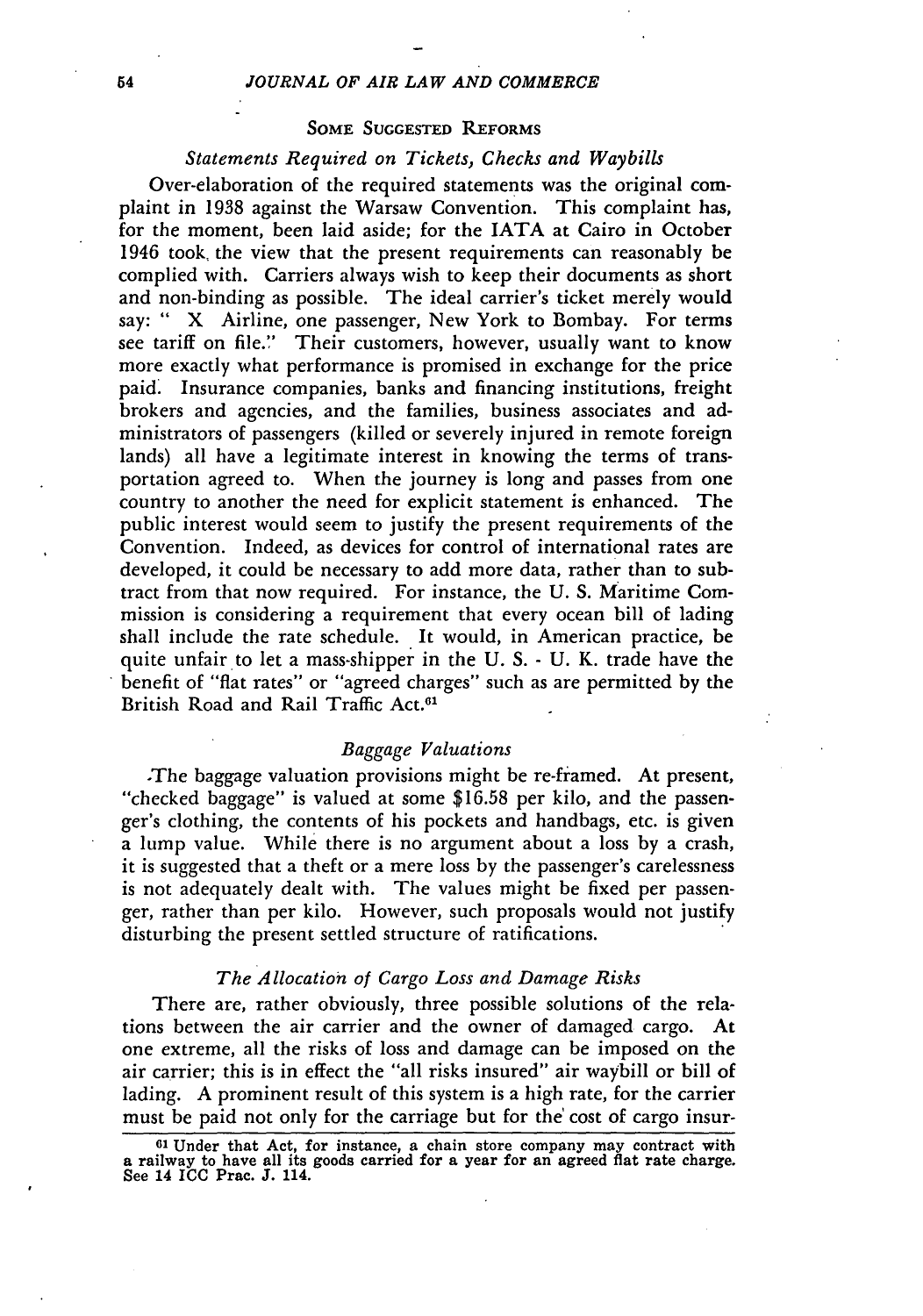ance as well. Insured bills of lading have long been familiar in the Great Lakes and Atlantic coastwise package trades.<sup>62</sup>

At the other extreme, the risks can all be imposed on the owner of the cargo, and he may insure them, in whole or in part, as he may see **fit.** This system results in cheap rates, for the carrier is paid only for the carriage. This arrangement has long been sanctioned **by** the British courts as quite compatible with public policy, provided only, that the language of the bill of lading is explicit and clear, and frankly advises the consignor of the goods what transport risks are borne **by** the goods owner. Sixty years ago the New York courts<sup>63</sup> accepted the British view, but the United States courts began to denounce various ocean carriers' exception clauses as contrary to public policy; the result was the federal Harter Act of 1893<sup>64</sup> which imposed a divided-risk solution on all our courts, federal and state.

The third solution is a division of the risks at some fair line. The common law of England, in stage-coach days, drew the line at the Act of God, the acts of the King's enemies, and the inherent vice of the goods. There is an implied warranty that the ship is seaworthy, the coach or car roadworthy, the airplane airworthy. By statute, Parliament excused loss by fire on shipboard unless caused by the shipowner's act or neglect.<sup>65</sup> This common-law is also the law in the United States.<sup>66</sup> It imposes a great many losses on the carrier and results in smaller profits or higher rates, which in international unrestricted competition discourage getting business from carriers who operate under other laws. British and other foreign ocean carriers have succeeded for many years in offering low rates because their courts gave effect to specific bill of lading clauses excepting the carrier from liability for negligence; but eventually this became extremely unsatisfactory to their customers. 67 A much more practical and workable division of the risks is stated in the U. S. Harter Act of 1893, which has been successively adopted by Canada, Australia, and New Zealand<sup>68</sup> and, after 1924, spread over most of the world (except Latin America) in the form of the Ocean'Bill of Lading Convention. 69 This system relieves the water carrier who has provided a seaworthy ship at the start of the voyage of losses due to errors of management and navigation, but imposes on the carrier full liability for the receipt, custody, care, stowage and delivery of the goods. The French describe this as the separation of *fautes nautiques* from *fautes commerciales;* the Italians

**<sup>62</sup>**See *The Dixon-King,* **301 U.S. 696, 1937 A.M.C. 697. <sup>63</sup>***Rubens v. Ludjate, Hill S.S. Co.* **(1892,** 1st. Dept.) 20 N.Y. Supp. 481 at 485-486; affirmed without opinion, 143 N.Y. 629 (1894). See also Robertson v<br>National S.S. Co. (1891) 139 N.Y. 416.<br><sup>64</sup> Act of Feb. 13, 1893. 46 U.S. Code 190-196.<br><sup>65</sup> 57 & 58 Vict. ch. 60 (1894).

**66** R.S. 4282; 46 **U.S.** Code **182. <sup>67</sup>**See Historical review in **KNAUTH,** *Ocean Bills of Lading,* (2nd ed., 1940) page **99.**

**<sup>68</sup>**Canada Water Carriage of Goods. **(1910), 9** and **10** Edw. **7, Ch. 61;** later re-enacted as Rev. Stat. **1927,** ch. **207;** Australia (1904) and New Zealand **(1908). <sup>69</sup>**Brussels, **25** August, **1929, U.S.** Treaty Series No. **931, 51 U.S.** Stat. at

**L. 233.**